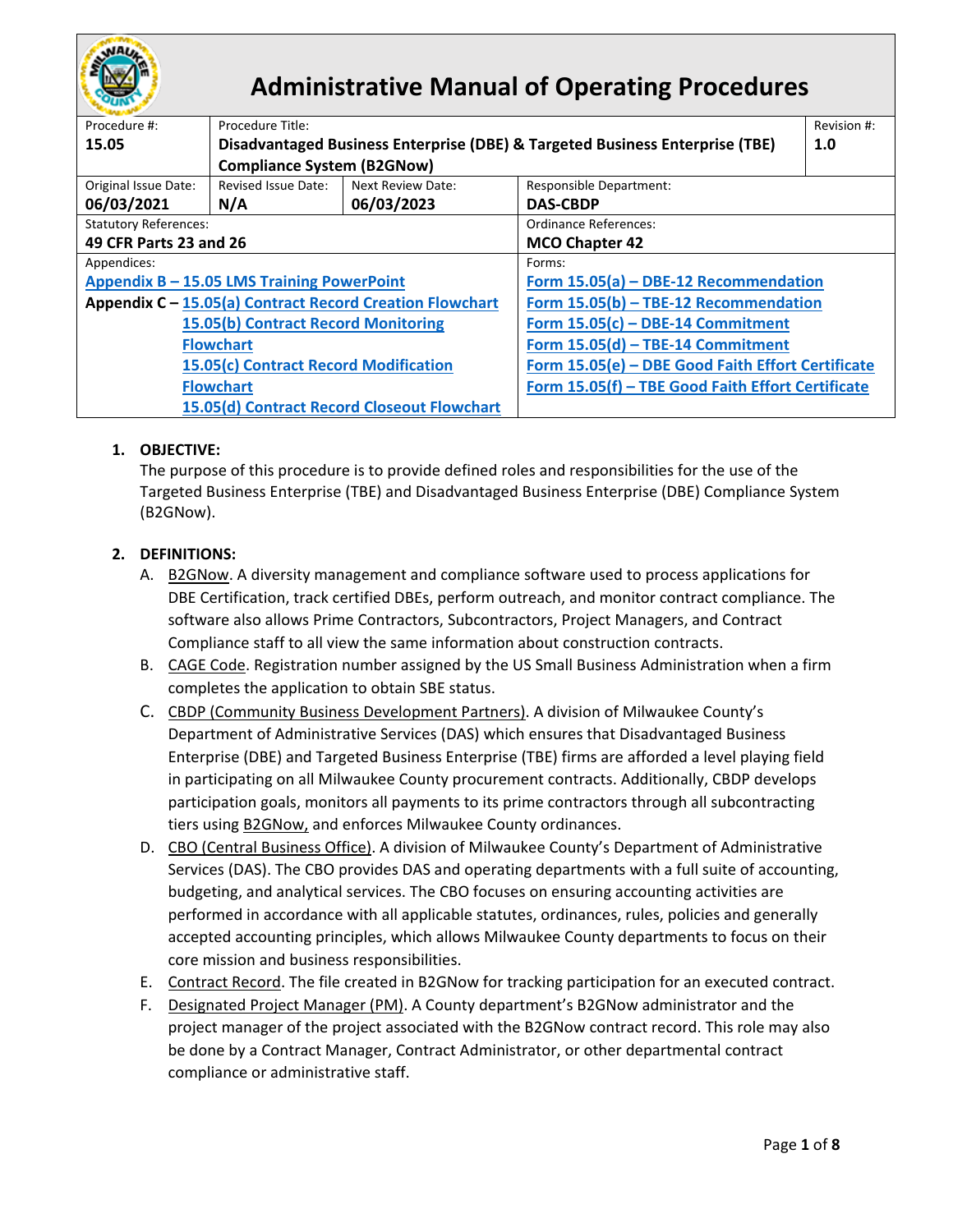- G. Disadvantaged Business Enterprise (DBE). A for-profit small business concern which is at least fifty-one (51) percent owned by one (1) or more individuals who are both socially and economically disadvantaged or, in the case of a corporation in which fifty-one (51) percent of the stock is owned by one or more such individuals; and whose management and daily operations are controlled by one or more of the socially and economically disadvantaged individuals who own it. Milwaukee County shall use the definition of DBE, now in effect or to take effect in the future, as defined by the United States Department of Transportation and associated certification requirements.
- H. Good Faith Efforts. Efforts to achieve a TBE goal or other requirement, which by their scope, intensity, and appropriateness to the objective, can reasonably be expected to fulfill the program requirement.
- I. Minority Business Enterprise (MBE). A for-profit small business that is at least fifty-one (51) percent owned by one (1) or more individuals who both belong to an ethnic minority group such as but not limited to: Native American, Black American, Hispanic American, Asian Pacific American, or Sub-continent Asian American or, in the case of a corporation in which fifty-one (51) percent of the stock is owned by one (1) or more such individuals; and whose management and daily operations are controlled by one (1) or more of the ethnic minority individuals who own it.
- J. North American Industry Classification System (NAICS). NAICS is used to classify businesses with a six-digit number based on the primary type of work the business performs.
- K. Prime Contractor or Consultant (Prime). Firm awarded a contract by Milwaukee County.
- L. Small Business Enterprise (SBE). An organized, for-profit business that is independently owned and operated and not dominant in its field. Milwaukee County shall use the definition of SBE, now in effect or to take effect in the future, as defined by the United States Small Business Administration (SBA) and associated identification requirements.
- M. Sub-Contractor or Sub-Consultant (Sub). A Sub-Contractor or Sub-Consultant that has a contract with the Prime or a lower-tier Sub.
- N. Targeted Business Enterprise (TBE). A for-profit business consisting of a DBE, MBE, WBE, or SBE firm that must be registered or certified with at least one of the following:
	- i. DBE certified by the Wisconsin UCP
	- ii. MBE certified as minority-owned business with the State of Wisconsin DOA
	- iii. WBE certified as a women-owned business with the State of Wisconsin DOA
	- iv. SBE registered (by federal size standards, NAICS, and registered in SAM)
	- v. SBE certified by Milwaukee County
- O. Wisconsin Unified Certification Program (UCP). The Wisconsin Unified Certification Program includes the following partners: Wisconsin Department of Transportation, Dane County, City of Madison, and Milwaukee County. The Wisconsin UCP also includes 21 non-certifying participants that accept the DBE certification.
- P. Women Business Enterprise (WBE). A for-profit small business which is at least fifty-one (51) percent owned by one (1) or more women or, in the case of a corporation in which fifty-one (51) percent of the stock is owned by one (1) or more women; and whose management and daily operations are controlled by one (1) or more of the women who own it.

#### **3. OVERVIEW:**

A. This procedure describes the roles and responsibilities for DBE/TBE contract compliance utilizing the B2GNow system. This procedure covers the following processes: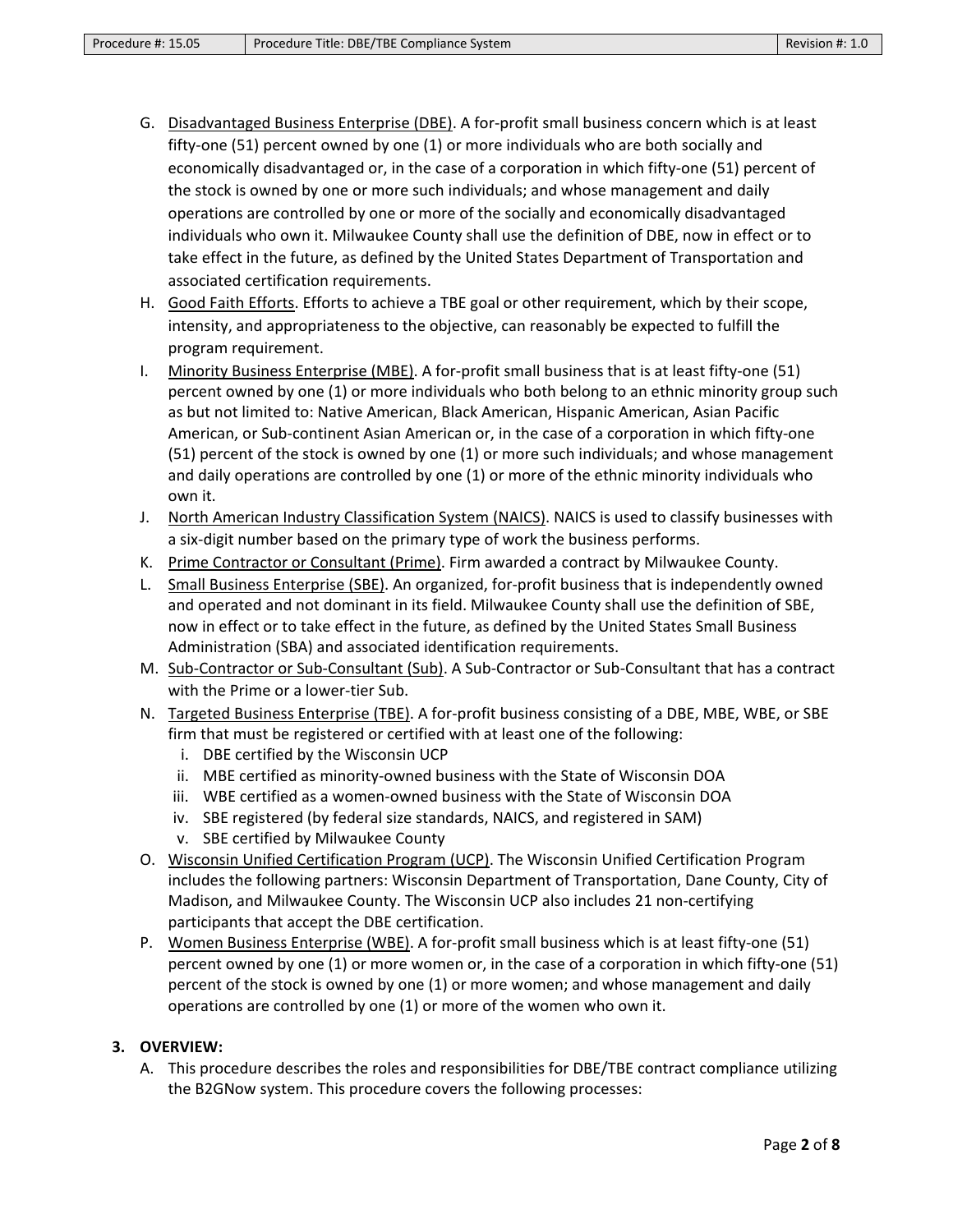- i. [Section I. Contract Record Creation](#page-2-0)
- ii. [Section II. Contract Record Monitoring](#page-4-0)
- iii. [Section III. Contract Record Modifications](#page-5-0)
- iv. [Section IV. Contract Record Closeout](#page-6-0)
- B. This procedure details the responsibilities for each role. The roles covered are:
	- i. County Department/Division Director (The Designated Project Manager's Director)
	- ii. CBDP
	- iii. Prime (Contractor or Consultant)
	- iv. Designated Project Manager (PM)
	- v. Sub (Contractor or Consultant)
- C. Note: The Designated Project Manager (PM) may interact only with the Prime and not the Sub. The PM shall direct all correspondence to Sub through the Prime. Any direct communication with the Sub (e.g. for disputes or other issues) shall be handled by CBDP.
- D. For details on the B2GNow system operation and use, reference the help documents available within **B2GNow** or sign up for training events available withi[n B2GNow](https://mke.diversitycompliance.com/Default.asp).

## <span id="page-2-0"></span>**4. PROCEDURE:**

### A. **Section I. Contract Record Creation**

i. The contract record creation process includes the determination of a DBE/TBE participation goal, execution of a contract between the County and a Prime, creation of the contract record in B2GNow, and reporting and confirmation of payments.

### ii. **Determination of a proposed DBE/TBE participation goal:**

- a. Prior to issuing any bid, request for proposals (RFP), or request for quotes to hire a Prime, the Designated Project Manager (PM) must submit a DBE/TBE-12 form to CBDP with a suggested participation goal.
	- i. If the project has any federal funding, the PM must request a recommended DBE goal from CBDP. CBDP will determine the final participation goal for the project and return the form to the PM along with any required documents to be included in solicitation.
	- ii. If the project does not have federal funding, the PM must recommend a TBE goal.
- b. If CDBP approves the suggested participation goal, they will sign and return the document to the PM. If CBDP does not approve the goal, they will return the document to the PM with justification and comments.
- c. Additional guidance on setting DBE/TBE goals and waivers:
	- i. CBDP established overall County DBE/TBE goals on a triennial basis (every 3 years). CBDP provides participation goal recommendations for individual Construction and professional Services related contracts.
	- ii. The PM may recommend a reduced goal, or 0% waiver based upon the need for specialized services, the lack of subcontractor availability, or other factors.
	- iii. If the PM recommends a participation waiver (goal of 0%), they must complete the form, attach appropriate justification, and submit it to their Department Director for approval.
	- iv. Contracts under \$10,000 automatically receive a 0% waiver. The Department Director shall approve these requests.
	- v. If considering a 0% waiver or goal reduction, the PM shall discuss with CBDP prior to completing the paperwork.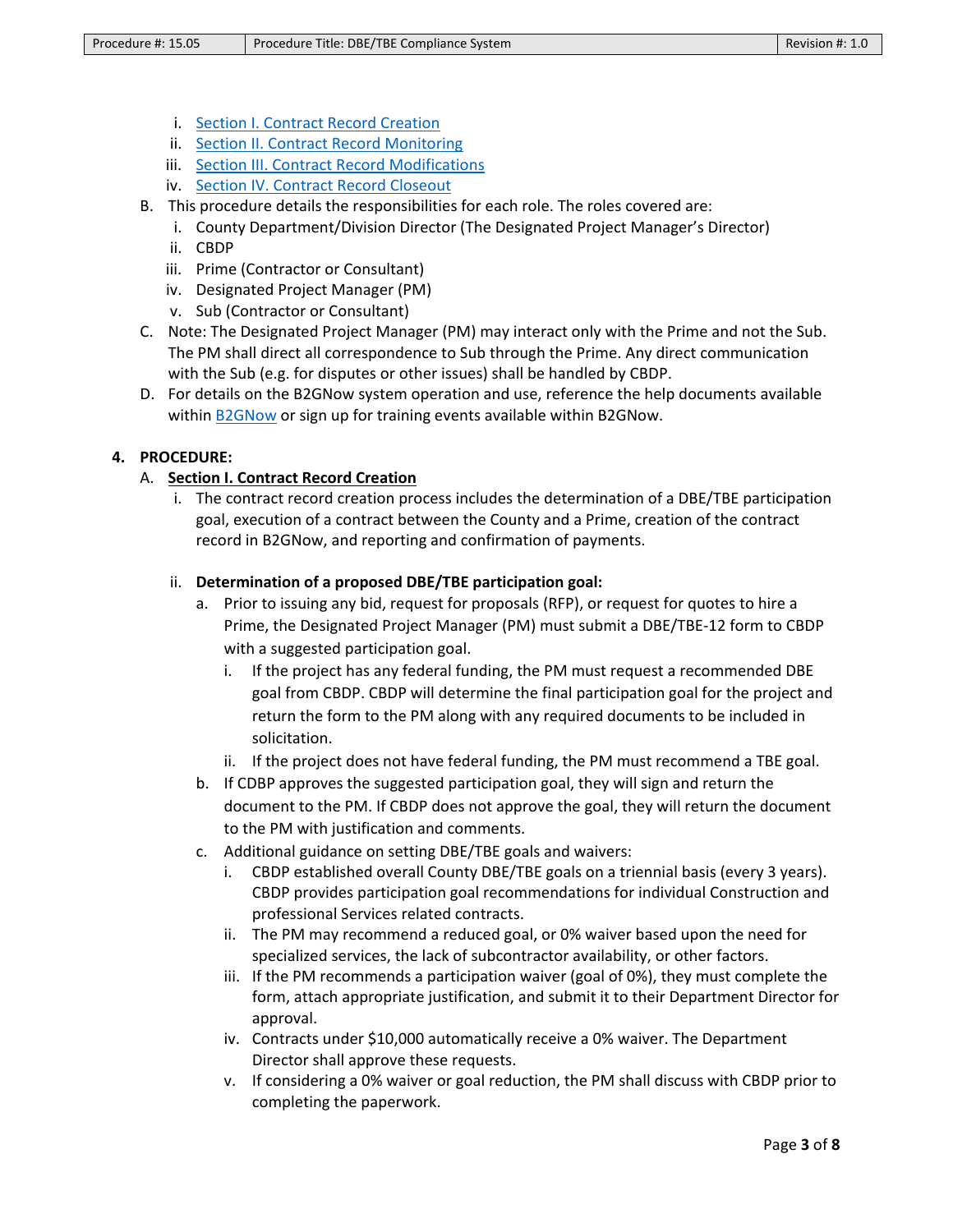#### iii. **Pre-bid or pre-proposal meeting:**

- a. The PM must invite CBDP to all pre-bid or pre-proposal meetings. CBDP must attend all federally funded project pre-bid or pre-proposal meetings and to meetings for projects over \$500K with TBE participation. For non-federally funded projects below \$500K, CBDP may choose to attend these meetings or will provide talking points for the PM to review at the meeting.
	- i. The PM will indicate in the meeting invite to CBDP if the project is high profile, sensitive, or may have an unattainable goal. This will help CBDP decide if they should attend the meeting.
- b. The Prime will attend the pre-bid/pre-proposal meeting to receive information about the upcoming project and should invite interested Subs to attend.

### iv. **Contract participation plan:**

- a. The Prime will submit a bid or proposal to the PM.
- b. As a matter of responsiveness, the PM will receive bids/proposals. As part of this evaluation of responsiveness, the PM will forward the DBE/TBE participation plan submitted by the apparent low bidder/proposer to CBDP for review. The participation plan consists of completed DBE/TBE-14 forms alone if the plan meets the goal or includes a Good Faith Effort (GFE) form if the plan does not meet the goal.
- c. CBDP will review the participation plan.
	- i. If the participation plan meets the approved goal, CBDP will approve forms and return them to the PM. The contract award will then be processed by the departmental designee. This may be the PM, Contract Manager, or another departmental designee such as an Administrative Coordinator.
	- ii. If the participation plan does not meet the approved goal, CBDP will review the GFE. The GFE determination will be on a pass/fail basis. CBDP will reject and remove from further consideration all bids/proposals determined to have failed participation responsiveness in their submission. Bidders/proposers may appeal determination as provided within MCO Chapter 32 or 110, based upon original submission, and will not be provided an opportunity to add or subtract from their original submission.
	- iii. If the bid/proposal does not meet the goal and a GFE was not included, the bid/proposal will be rejected, unless no bid/proposal meets items i. or ii above. In that event, CBDP will work with the Department Director as to further actions.

### v. **Contract entry into B2GNow:**

- a. Once the owner department awards a contract to the recommended Prime and processes the contract, the B2GNow contract record will be created by the department designee within 30 days. This may be the PM, Contract Manager, or another departmental designee such as an Administrative Coordinator.
- b. Within 30 days of the contract record creation, the Prime will enter their certified and non-certified Subs into the contract record in B2GNow. Subs will enter any of their Subs into the contract record. The Prime will submit copies of all subcontracts, for all tiers, to the PM.

#### vi. **Sub-Contracts:**

a. Once the contract is executed and the contract record is created in B2GNow, the Prime must submit copies of all subcontracts including labor and purchase orders greater than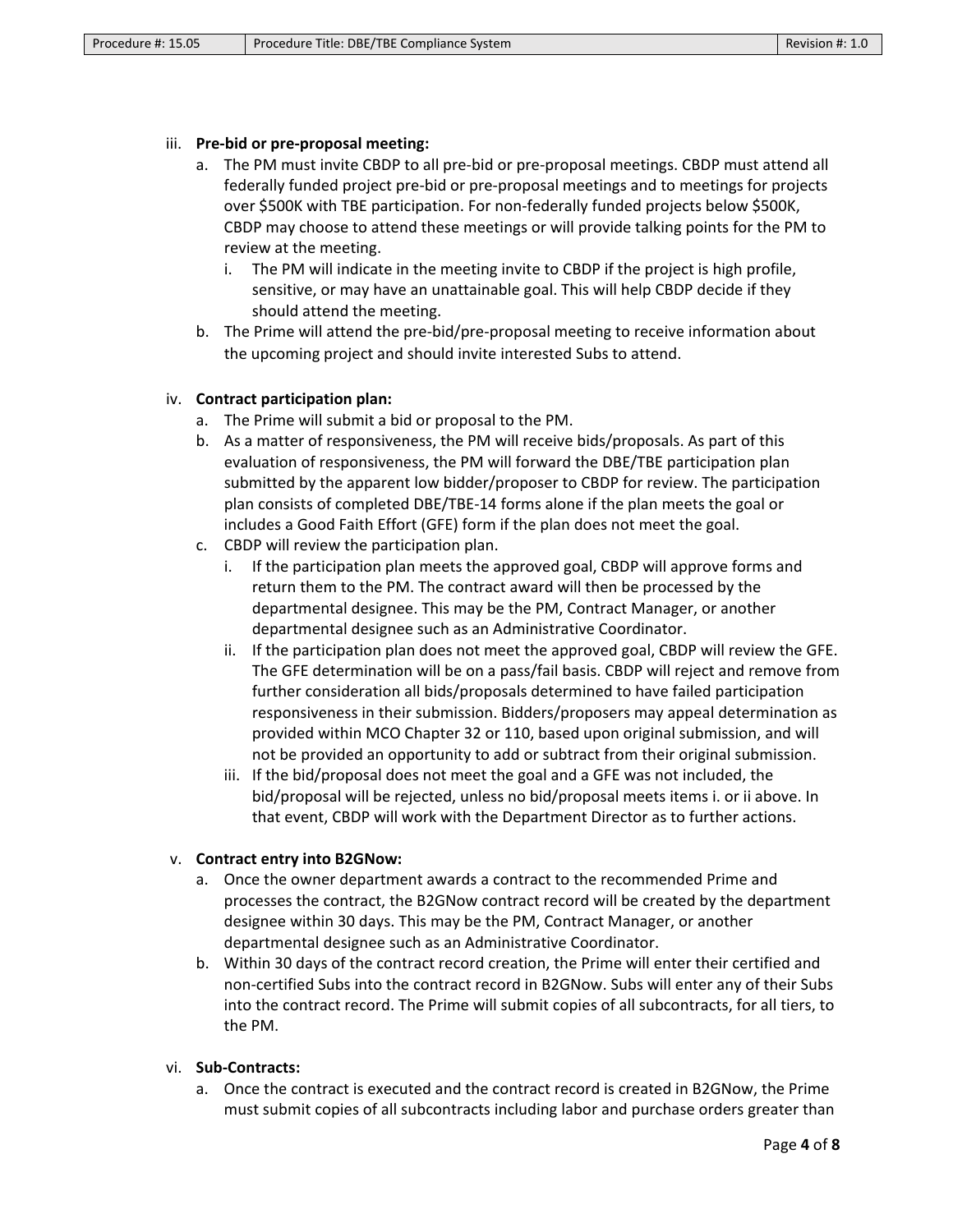\$10,000 to the PM. The PM will forward the subcontracts and purchase orders to CBDP. CBDP will review the submittals for compliance. If approved, CBDP will approve the certified Subs entered by the Prime and lower-tier Subs into B2GNow and will notify the PM that the submittals are approved. If not approved, CBDP will notify the PM to require the Prime to correct and resubmit.

- b. The Prime shall enter all Sub(s) and Material Supplier(s) into B2GNow. The PM must review all entry information to confirm proper counting of participation. Non-certified entries by Prime will generate an approval flag 'New Record Alert' in B2GNow that the PM must clear. The PM will confirm completion of the Sub review process prior to the approval of the first payment application and as additional Subs are added to the contract record by the Prime.
- c. CBDP will confirm the Prime has entered all subs within 60 days of contract record creation. If not entered, CBDP will contact the PM to notify the Prime of failure to comply with contract terms.

#### vii. **Payments:**

- a. Within 30 days of the contract record creation in B2GNow, and prior to the approval of the initial pay application or invoice, the Prime and all Subs will complete the one-hour online B2GNow webinar training. This training is available at no cost to the Prime or Subs and registration occurs within B2GNow.
- b. The Prime will submit pay applications to the PM with the B2GNow Compliance Audit Summary printout attached. The PM will process the payment per department requirements and Milwaukee County will pay the Prime.
- c. Once Milwaukee County pays the Prime, the Prime will enter the amount of payment received and the amount(s) paid to Sub(s) into the B2GNow contract record monthly audits. If no payment is received in a given month, the Prime will enter \$0 into the monthly audit. The Sub(s) will receive an email from B2GNow requesting them to 'quick confirm' that they agree with the amount and prompt payment terms.
	- i. If they agree with the amount reported and payment date, the Sub will confirm in B2GNow.
	- ii. If they do not agree with the amount reported or date of payment, the Sub will reject confirmation which will generate a discrepancy notice sent to the PM. The PM will work with CBDP to resolve.
	- iii. For \$0 payment entries to the Sub by the Prime, B2GNow will auto-confirm for the Sub and no email will be sent.
	- iv. Note: Subs must repeat this payment entry and confirmation step for all tiers.
- d. The PM monitors compliance of Prime and Sub reporting through the Contract Record Monitoring section outlined below.

#### <span id="page-4-0"></span>B. **Section II. Contract Record Monitoring**

- i. The Contract Record Monitoring process is performed by the PM and CBDP monthly to help ensure contract compliance and reduce outstanding compliance reporting issues at the end of a project.
- ii. CBDP will monitor that the Prime enters all Subs, that Subs enter their lower-tier Subs into the contract record and will confirm that all approved certified firms are receiving proper credit, including the Prime.
	- a. CBDP will support the PM as needed with monthly project monitoring.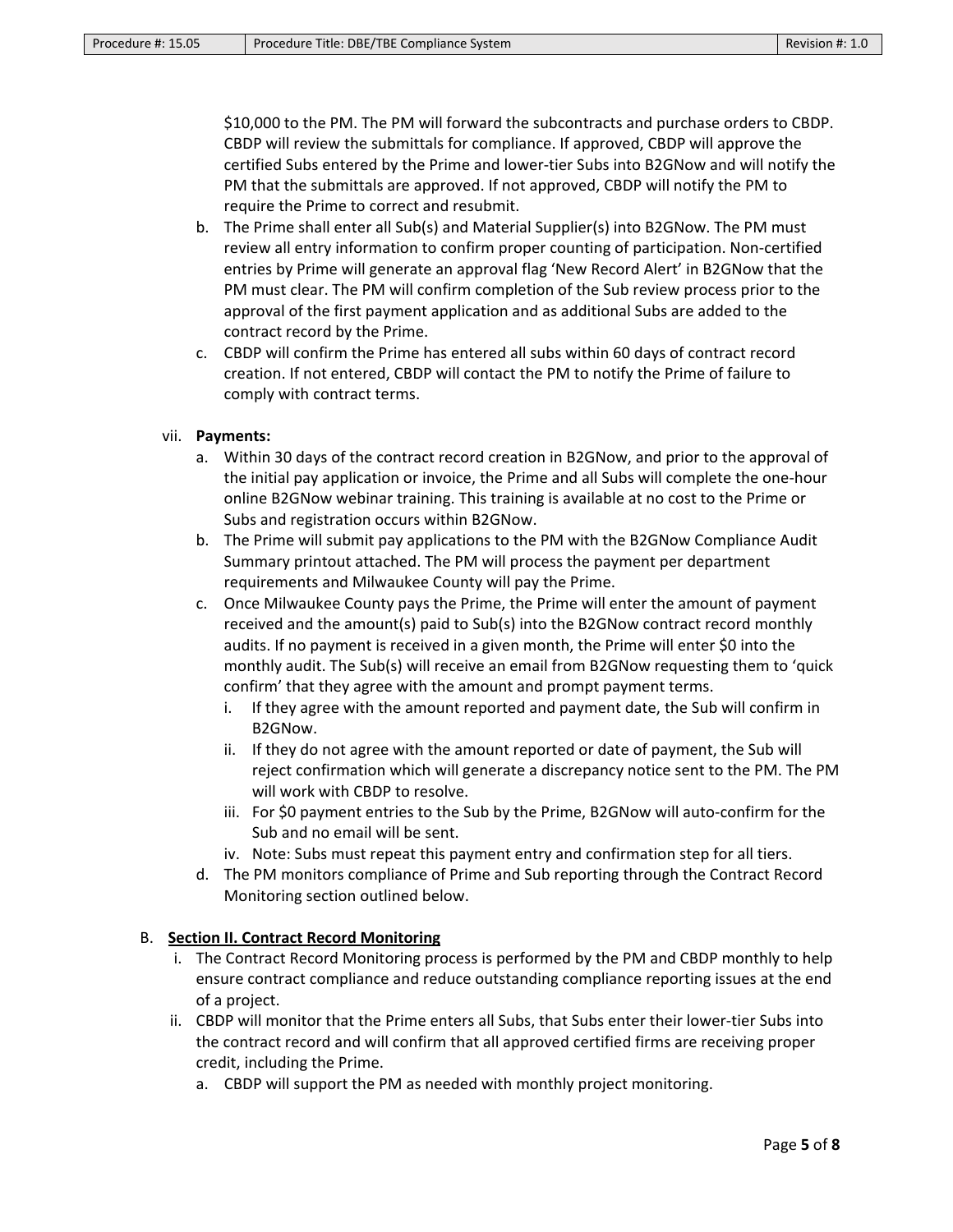- iii. Each month, the PM will review the contract record for projects they manage. This will occur in conjunction with the approval of payment applications or invoices for the project. The PM will log into the specific contract they are monitoring within B2GNow and will determine the following:
	- a. Did the Prime enter all the subs in B2GNow that are listed on the pay application or invoice? If no, ask them to enter all the Subs. Contact CBDP for guidance if needed.
	- b. Did Subs enter their Subs? If no, ask them to enter all the Subs. Contact CBDP for guidance if needed.
	- c. Did Prime enter payment received from prior pay application or invoice? If no, notify Prime to enter payment.
	- d. Did Prime enter payments made to Subs as indicated on the previous pay application or invoice? If no, notify Prime to enter Sub payments.
	- e. Did first-tier Subs confirm receipt of payments? If no, notify Prime to contact Subs to confirm receipt.
	- f. Did first-tier Subs enter payments made to their Subs? If no, notify Prime to contact subs to enter payments.
	- g. Is the project more than 75% complete? If no, then the monthly monitoring is complete. If yes, then determine if the Prime is on track to achieve the participation plan. If yes, then the monthly monitoring is complete. If no, hold payment and request a participation plan update from Prime. Update CBDP on status and work with CBDP to resolve.

## <span id="page-5-0"></span>C. **Section III. Contract Modifications**

- i. This section describes the roles and responsibilities of staff for making contract record modifications. Changes to the B2GNow contract record may be required for several reasons including change orders, fee revisions, changes in sub-contract value, substitution or deletion of Subs, etc. This section describes some of the more common reasons. If the Designated Project Manager is in doubt of who takes responsibility for a specific B2GNow contract modification, they must contact CBDP for guidance.
- ii. CBDP will review contract records monthly. If they identify any need for modifications, they will contact the PM to address. If the contract record modification is for a Sub, CBDP will address it directly and notify the PM of the modification.
	- a. CBDP will provide guidance to the PM in contract record modifications as necessary.
- iii. The PM may identify the need to modify the B2GNow contract record in several ways:
	- a. The PM may execute a change order or fee revision, triggering the need to modify the B2GNow contract record.
	- b. The PM may receive correspondence from the Prime indicating that subcontracts need to be modified.
	- c. CBDP may identify a need and reach out to the PM.
- iv. When processing a change order or fee revision, the PM will work with the Prime to identify any impacts to the DBE/TBE participation plan and to subcontractor participation.
	- a. If the DBE/TBE participation plan will change and contract value changes, PM will complete a revised DBE/TBE – 14 form and have CBDP approve.
	- b. If subcontracts need modification, PM will notify Prime to submit information detailing the change and request CBDP to modify the subcontract B2GNow record accordingly.
	- c. The PM shall add change orders/fee revisions to the B2GNow contract record via the "Change Orders & Task Orders" tab in B2GNow including any modifications to the Sub's contract amount and the participation plan.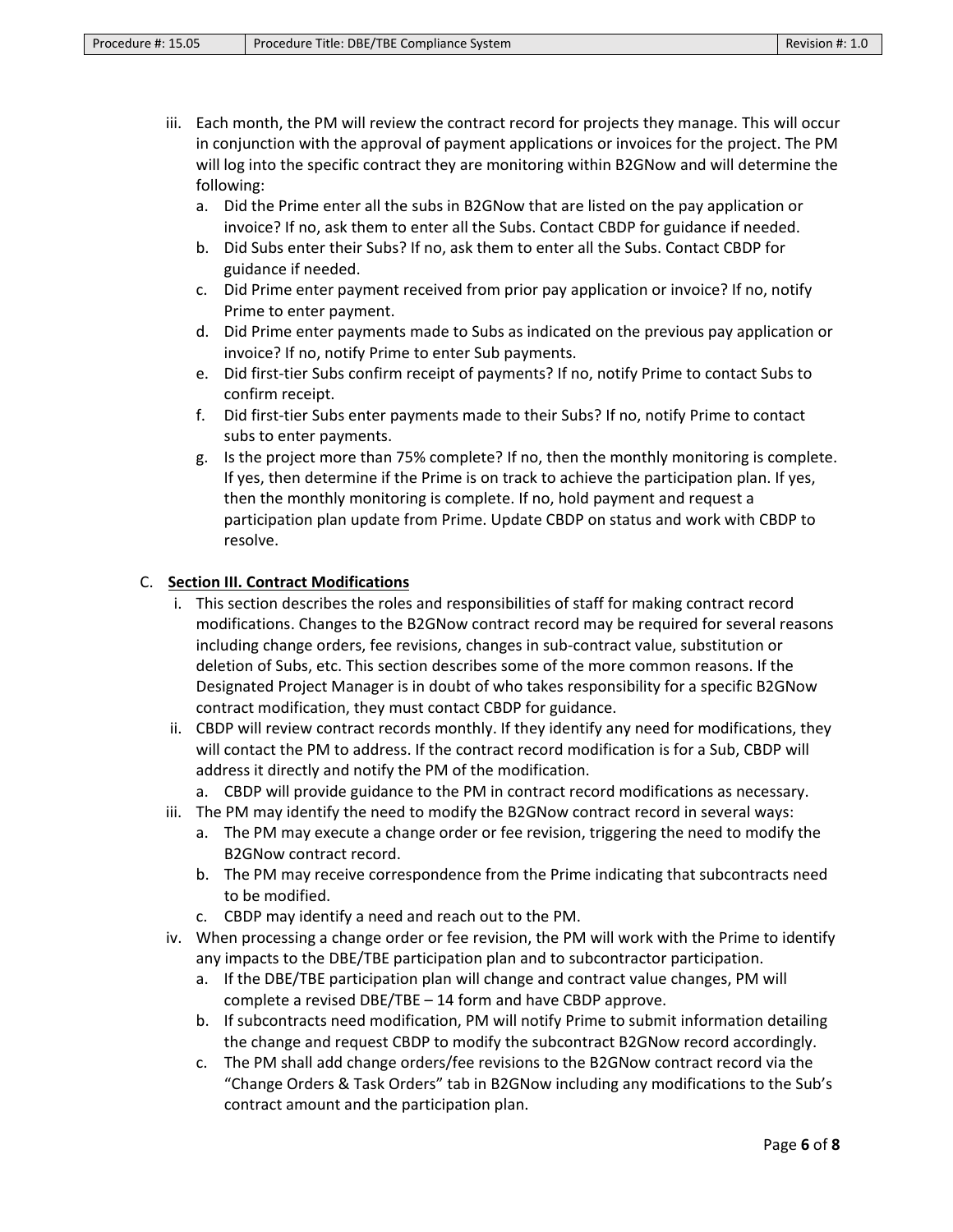- v. For changes related specifically to subcontracts that do not necessarily require a change order (e.g. the Prime must replace a Sub due to nonperformance), Prime will submit information detailing the change and PM will notify CDBP to review and modify the B2GNow record accordingly.
- vi. For changes due to errors in data entry, the PM may revise the payment amount received by the Prime, and CBDP will make corrections in the contract record for all subs.

### <span id="page-6-0"></span>D. **Section IV. Contract Record Closeout**

- i. The B2GNow Contract Record Closeout process involves verifying the B2GNow record is complete, all final payments are entered and confirmed, and the contract record is closed out by CBDP.
- ii. The Prime will compile and submit the final payment application or invoice to the PM. The PM will review the B2GNow contract record while processing the final payment application. If there are any issues, the PM will work with the Prime and CBDP to address them.
	- a. The Sub will submit the final payment application to the Prime.
- iii. As the PM processes the final payment application, they will review the B2GNow contract record for the following:
	- a. Do the contract numbers match the B2GNow entries? If no, reconcile.
	- b. Are there any unconfirmed payments? If yes, notify Prime to contact Subs to confirm payments.
	- c. Are all certified Sub-Contracts approved? If no, contract CBDP to address.
	- d. Are there any outstanding non-certified Sub 'New Record Alerts' that have not been cleared? Confirm Subs performed work and clear alert.
	- e. Have all subs confirmed receipt of final payment? If no, obtain signed DBE/TBE-18 forms.
	- f. Did the prime achieve the participation plan? If no, work with CBDP to resolve the failure to comply with contract terms.
	- g. Confirm B2GNow audit summary report is attached to the final payment application.
- iv. The PM will complete the payment application and submit it through Unifier for processing. The Department Director and CBDP will review and work with the PM to resolve any issues identified.
- v. The Department Director will receive the final payment application through Unifier. The Department Director will provide a high-level review of the document, add participation percentage provided by PM to Unifier, and if approved, will forward the final payment application to CBO to process the final payment.
- vi. CBO will forward DocuSign copies of final payment to CBDP for review and approval of participation plan compliance. If CBDP is not able to approve, CBDP will contact the PM to address the issues. If CBDP approves, they will sign in DocuSign.
- vii. After the final payment is processed, CBDP will monitor the contract record to ensure the Prime and Subs complete final payment entries within B2GNow. Once complete, CBDP will close the contract record.
- viii. Once the Prime and Subs receive final payment, they must complete payment reporting within B2GNow.